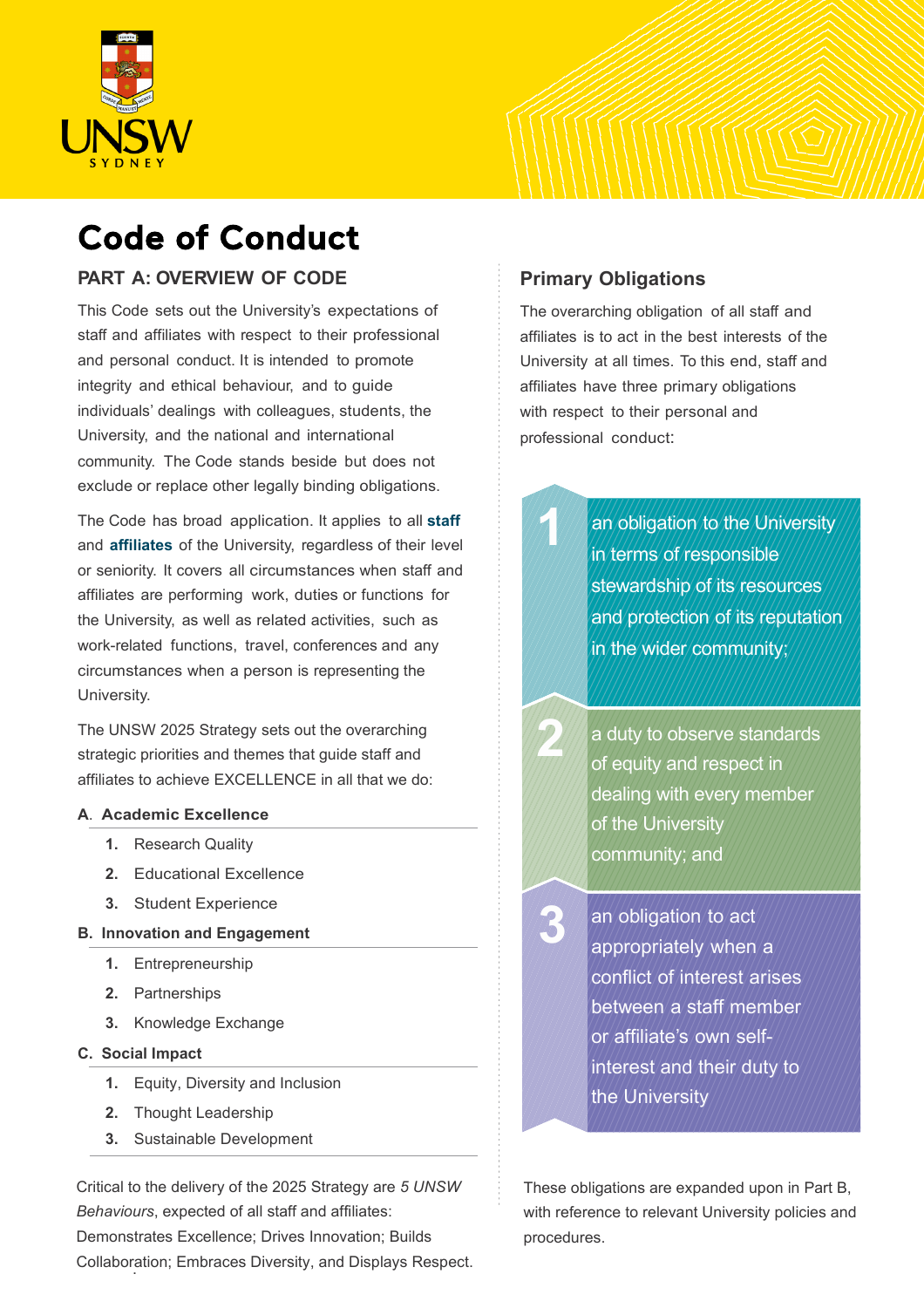**1**

## UNIVERSITY RESOURCES AND REPUTATION

#### **Academic Freedom and Free Speech**

The University recognises and protects the concept and practice of academic freedom as essential to the proper conduct of teaching, research and scholarship within the University. While academic freedom is a right, it carries with it the duty of academics to use the freedom in a manner consistent with a responsible and honest search for and dissemination of knowledge and truth. Academic freedom is not a defence to poor behaviour or disrespectful treatment of others.

#### **Public Comment**

Staff and affiliates must not make any public comment on behalf of the University or represent themselves as being spokespersons for the University, unless expressly authorised to do so. All public comments of this nature should be coordinated by the appropriate officer/s within the University's Division of External Engagement.

Within the ambit of academic freedom lies the traditional role of academics in making informed comment on societal mores and practice and in challenging held beliefs, policies and structures. Where such comments are offered by academics as members of the University, it is expected that those commentaries will be within their broad area of expertise.

These expectations are not intended to restrict the right of any individual to freely express their opinions in their private

capacity, or as a member or representative of any professional, community or representative body. The University has an *Academic Freedom and Freedom of Speech Code of Conduct* which outlines these principles in detail.

#### **Responsible Stewardship of University Resources**

Staff and affiliates are required to:

- use University resources for University purposes only. Reasonable personal use of some resources may be permitted provided it is not excessive and it does not interfere with the performance of University duties or functions. If staff or affiliates wish to use University resources for personal use, they should seek guidance from their manager/supervisor (for staff) or University contact person (for affiliates);
- ., use University resources in a timely, proper and efficient manner;
- .. care for and maintain University resources within their possession or control;
- .. avoid improper use of University resources for private gain or the gain of a third party; and
- .. use information and community technology devices for business purposes in accordance with the University's *Acceptable Use of UNSW Information and Communication Technology Resources Policy* and Procedure*.*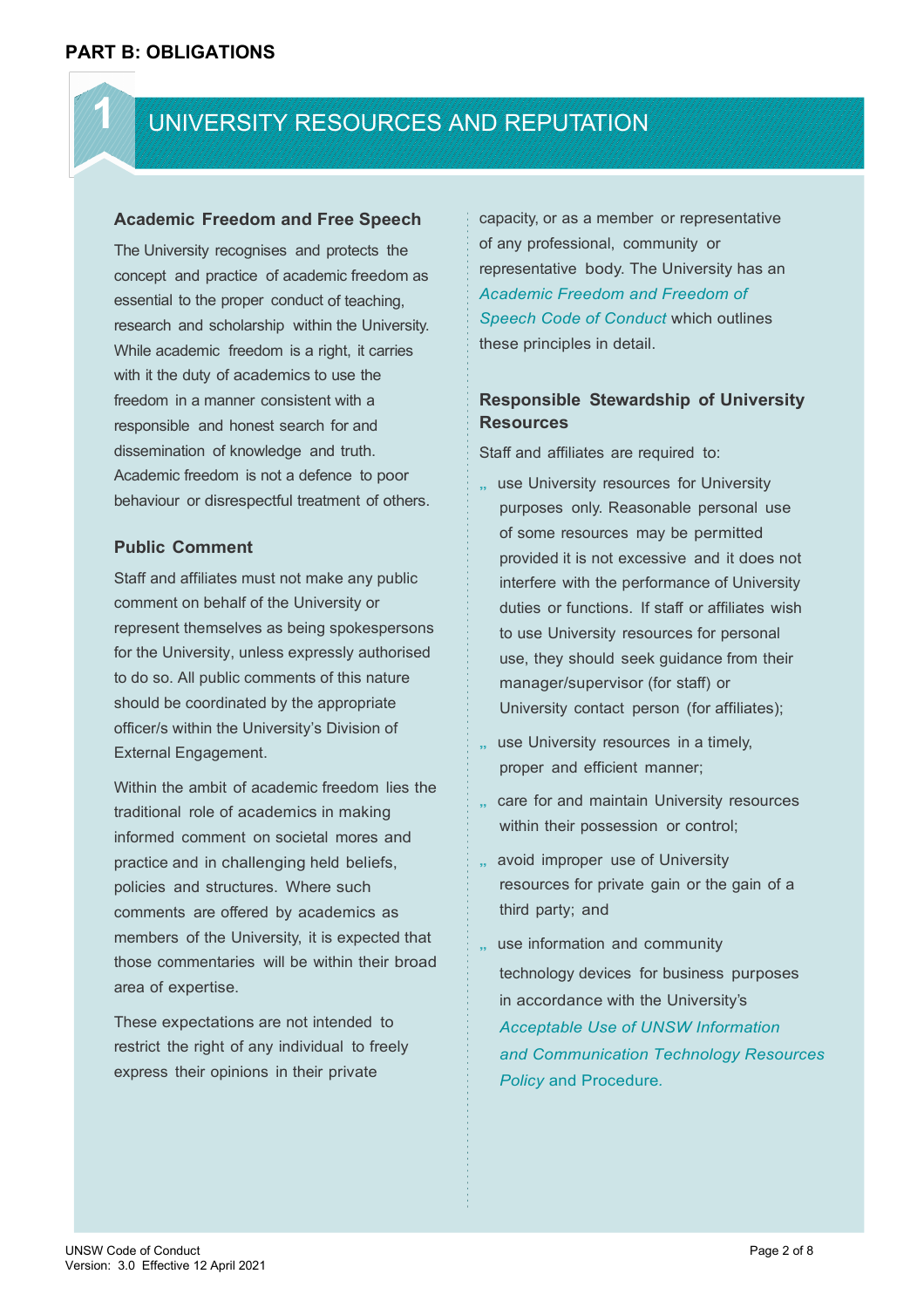**1**

## UNIVERSITY RESOURCES AND REPUTATION

#### **Intellectual Property**

Staff and affiliates are required to deal with intellectual property in accordance with the University's *Intellectual Property Policy.*

#### **Ethical Decision Making**

When making decisions related to University or work matters, staff and affiliates are required to consider:

- ,, whether the decision complies with the University's legal obligations;
- .. whether there are any conflicts of interest arising from the decision; and
- " the possible impact of the decision on others and on the reputation of the University.

#### **Fraud and Corruption Prevention**

Staff and affiliates are required to:

- .. minimise the University's exposure to fraud and corruption, by abiding by the University's *Fraud and Corruption Prevention Policy;* and
- ., report any suspected fraud,

corrupt, criminal, unethical conduct, maladministration or waste of public monies. Individuals can report such matters consistent with the University's *Report Wrongdoing Policy*  and Procedure*,* detailed further below.

#### **Reporting Wrongdoing**

Staff and affiliates should report any suspected fraud, corrupt, criminal or unethical conduct, maladministration or serious and substantial waste of public money as a protected disclosure under the University's *Report Wrongdoing Policy* and Procedure.

Reports of wrongdoing can be made confidentially and anonymously with, *Your Call,* the independent external service provider, to a UNSW Eligible Recipient, or to the Disclosures Coordinator. The Disclosures Coordinator is the Deputy Vice-Chancellor Planning & Assurance.

Staff and other public officials who have made a protected disclosure are protected from victimisation under the *Public Interest Disclosures Act 1994* (NSW) and the *Corporations Act 2001* (Cth).

#### **Business Expenses**

UNSW staff and affiliates must ensure any business expenses incurred meet the following principles as outlined in the UNSW *Business Expenses Policy* and Procedure:

- ❖ Necessary to perform a valid business purpose fulfilling the mission of the University;
- $\div$  Reasonable in that the expense is not extreme or excessive, and reflects a prudent decision to incur the expense;
- $\div$  Appropriate in that the expense is suitable and fitting in the context of the valid business purpose; and
- ❖ Allowable according to the terms of any regulation, sponsored contract, or University policy.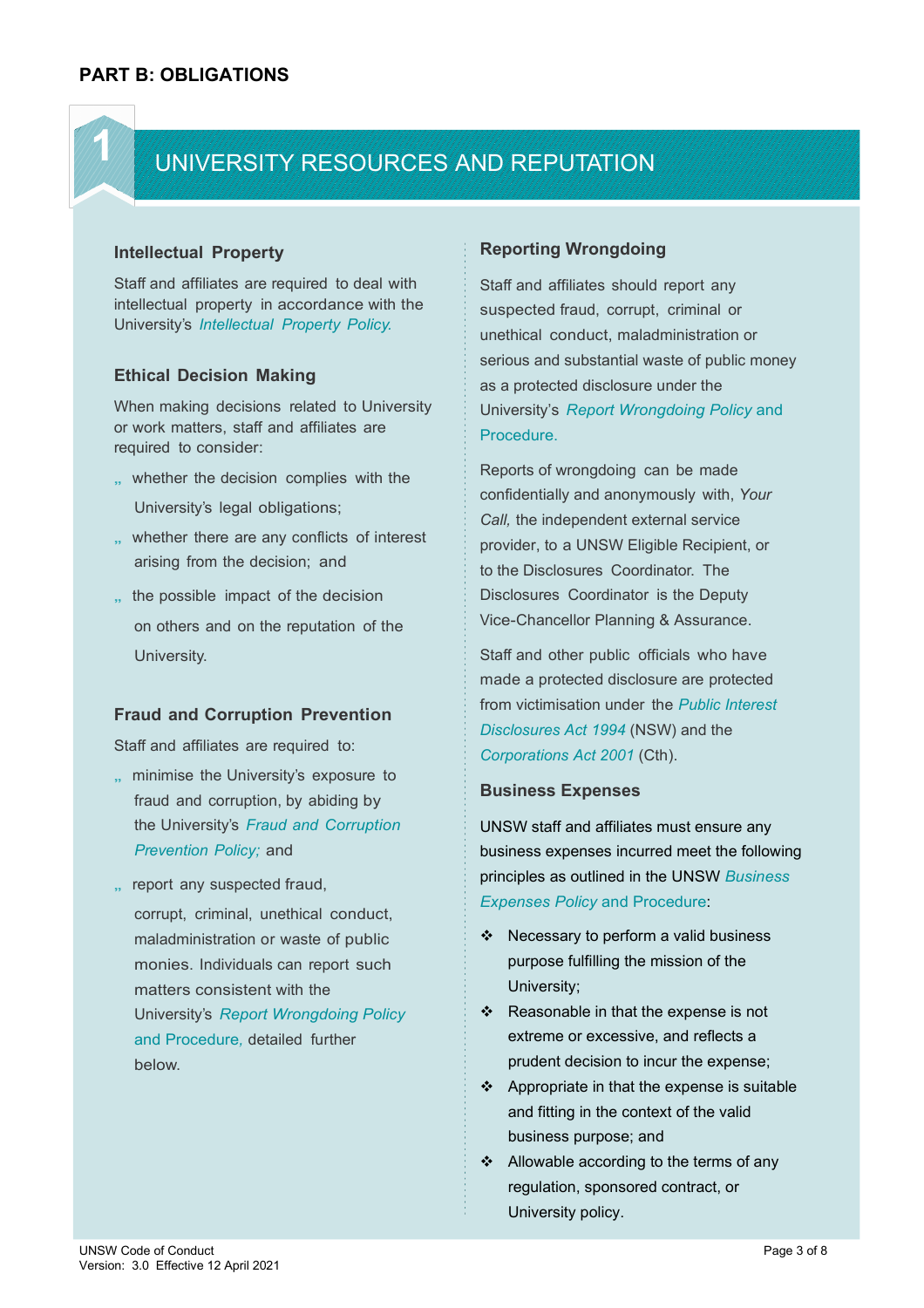## *2 DTY TO OBSERVE STANDARDS*

#### **Equity and Respectful Treatment**

Equity, diversity and inclusion is considered essential to the University's continued success. The University values diversity of thought and experience and believes that an equitable, inclusive and collaborative culture underpins research and teaching excellence. The University has an *Equity, Diversity and Inclusion Policy* which sets out the key principles.

Staff and affiliates are required to:

- ., treat students, staff and affiliates with respect;
- .. ensure they do not engage in unlawful discrimination, harassment and sexual harassment;
- .. not allow personal relationships to affect professional relationships;
- .. ensure they do not engage in workplace bullying. The University has a *Workplace Bullying Policy* which sets out these obligations in more detail;
- ., act and communicate professionally and courteously with all students, staff and affiliates;
- ., give due credit to the contributions of other staff, affiliates or students;
- .. refrain from acting in any way that would unfairly harm the reputation and career prospects of other staff, affiliates or students; and
- ., consider the desirability of intervening constructively where a colleague's behaviour is clearly in breach of this Code.

#### **Health and Safety**

Staff and affiliates are required to:

- ., take reasonable care for the health safety and welfare of themselves, and others in the University community. The University has a *Health and Safety Policy* and Procedures which sets out these obligations in more detail;
- .. ensure they do not attend work or perform duties or functions for the University while under the influence of alcohol or drugs. The University has *Drug and Alcohol Guidelines*  which sets out these obligations in more detail; and
- ., cooperate with the University to ensure compliance with all relevant health and safety laws.

#### **Privacy**

Staff and affiliates are required to:

- .. respect individuals' rights to privacy and maintain the privacy and confidentiality of information. The University has a *Privacy Policy* which outlines these obligations in more detail;
- .. take reasonable precautions to prevent unauthorised use or disclosure of confidential or personal information; and
- " keep records in accordance with relevant legislation and the University's *Recordkeeping Policy.*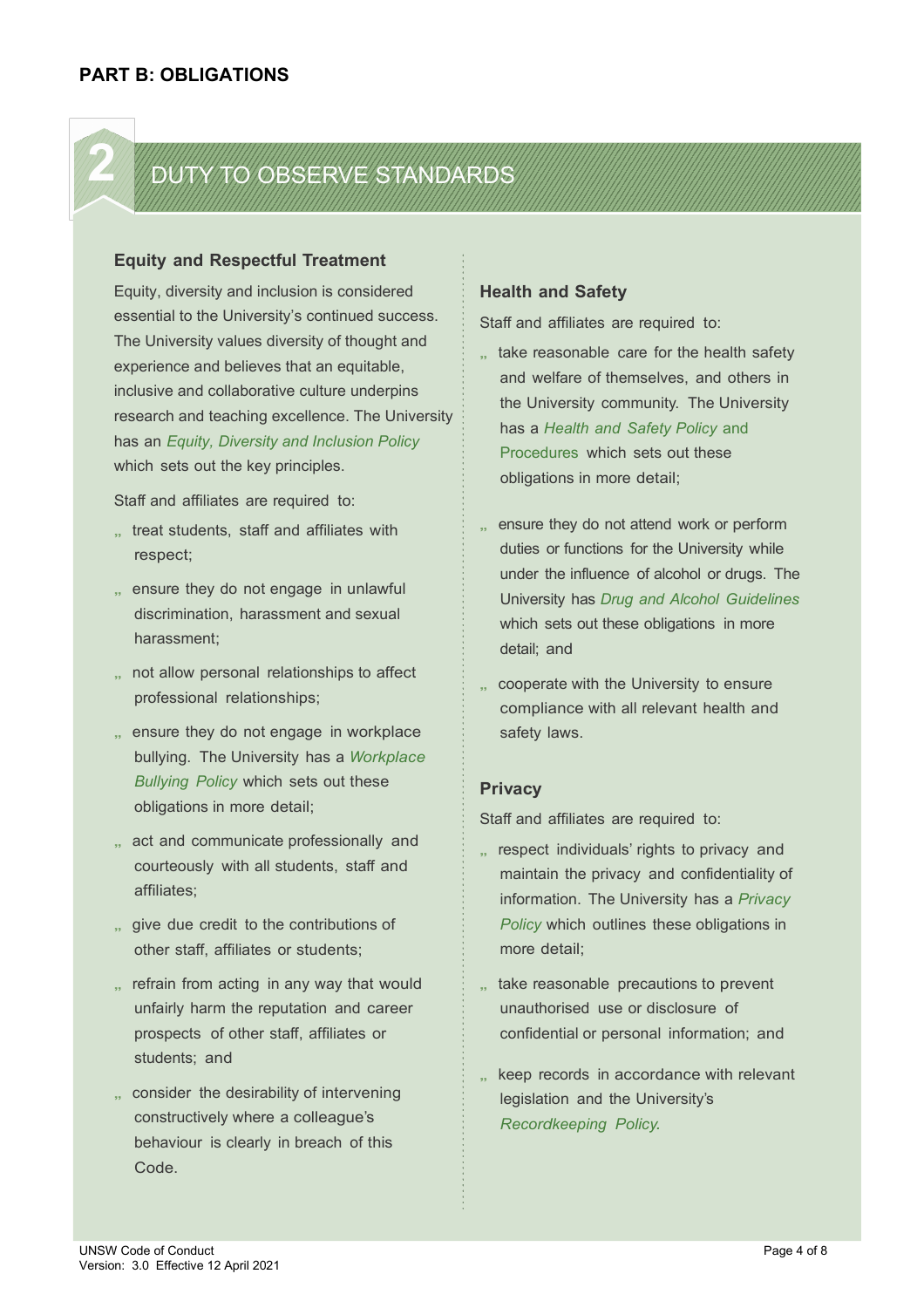

#### **Conflicts of Interest**

Staff and affiliates are required to identify any actual, potential or perceived conflict of interest between their personal interests or duties to other parties, and their duties and obligations to the University. Conflicts of interest must be managed in accordance with the University's *Conflict of Interest Disclosure and Management Policy* and Procedure*.*

Staff and affiliates must promptly make full disclosure to the University of all relevant facts and circumstances giving rise to an actual, potential or perceived conflict of interest to their manager/supervisor, by completing a Disclosure of Interests Form as required under the *Conflict of Interest Disclosure and Management Procedure.*

Managers/supervisors have additional responsibilities to take appropriate action when employees make disclosures, in accordance with the *Conflict of Interest Disclosure and Management Policy* and Procedure.

In addition, members of University Council and senior managers of the University are required to declare interests and activities in accordance with the *[Council Charter](https://www.gs.unsw.edu.au/councilandcommittees/CouncilCharter.pdf)* and the *[Code of Conduct for Council members](https://www.gs.unsw.edu.au/councilandcommittees/CodeofConduct.pdf).*

#### **Outside Work**

ACADEMIC STAFF:

Academic staff are required to ensure that any outside work is in accordance with the University's *Paid Outside Work by Academic Staff Policy.*

#### PROFESSIONAL STAFF:

The University expects that professional staff will not generally perform outside work which is related to their work at UNSW or has the capacity to impact work performance for UNSW. However, the University recognises that there may be some circumstances when professional staff may perform outside work that could be considered related to their work at UNSW. Such outside work is only permitted if it has been disclosed in advance to the staff member's manager/supervisor, and it:

- does not compromise the staff member's integrity and independence;
- .. does not conflict with their University work or adversely affect their University work performance; and
- does not involve University time or resources.

#### **Gifts and Benefits**

Staff and affiliates must not accept or confer gifts or benefits unless they comply with the conditions set out in the University's *Gifts and Benefits Policy* and Procedure*.*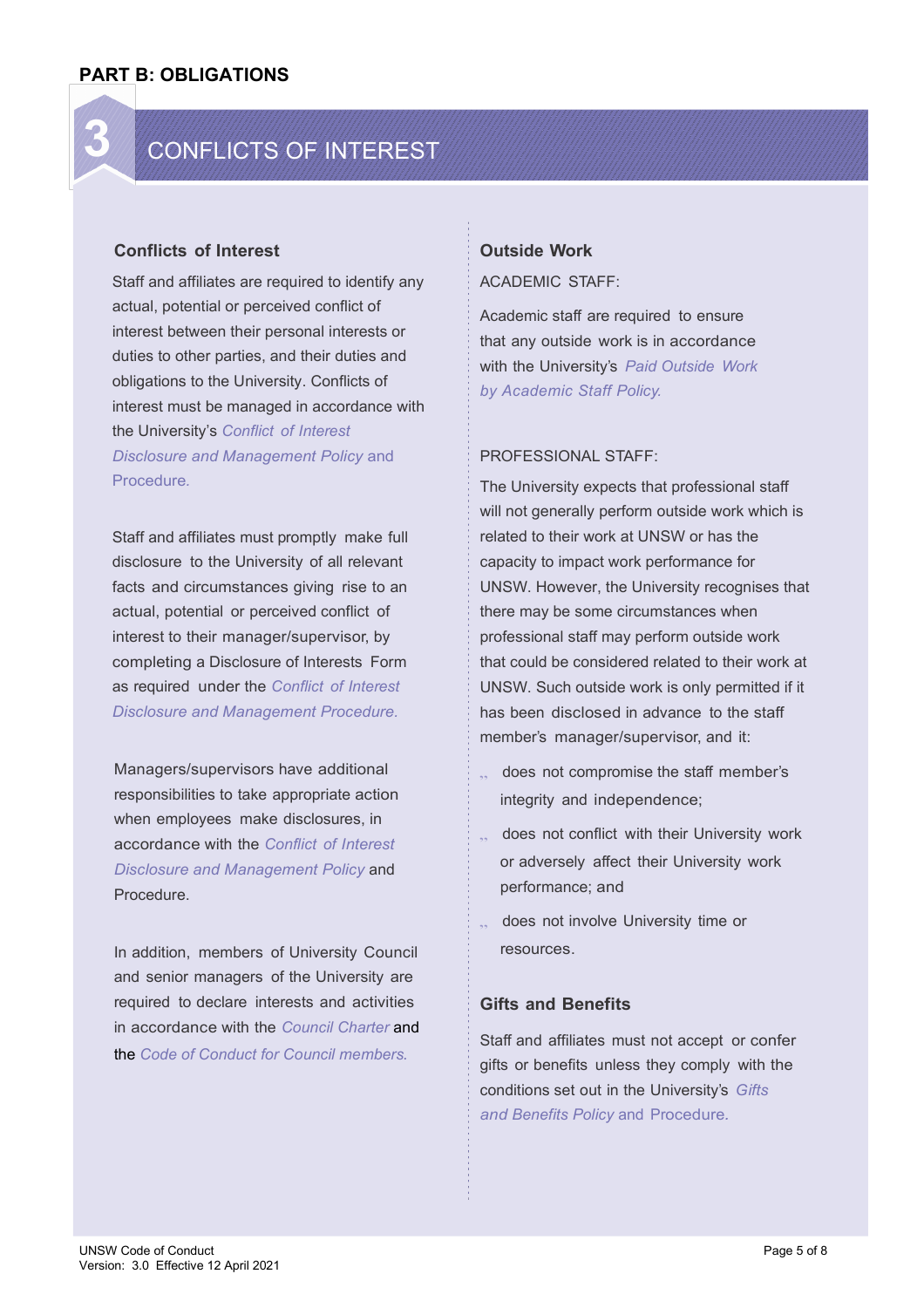#### **Responsibilities and Allegiances**

The University is a complex organisation comprising a diversity of populations which have different relationships to one another. These may be relations of power and/or status. It is essential in such a community that all members recognise and respect not only their own rights and responsibilities but also the rights and responsibilities of other members of the community, and those of the University itself.

The University recognises that many of its staff and affiliates are also bound by codes of conduct or ethics defined by learned or professional societies or groups. Academic staff in particular have multiple allegiances: to their discipline or profession at national and international levels, to the academic profession; to the community at large; and to the University. It is recognised that these allegiances are not always in harmony. It is the individual's obligation to weigh the importance of these allegiances in each particular set of circumstances and to notify an appropriate officer of the University where a conflict does or may arise.

## **Compliance with this Code**

All staff and affiliates are required to comply with this Code. For the purposes of this Code:

- .. Staff means all employees of the University, including casual employees; and:
- ., **Affiliates** means conjoint and visiting appointees; consultants and contractors; agency staff; emeriti; members of University committees; and any other person appointed or engaged by the University to perform duties or functions for the University.

If a staff member breaches this Code, the University may take disciplinary action. In serious cases, this may include termination of employment. The process for dealing with

alleged breaches of this Code by staff will be in accordance with the applicable enterprise agreement, industrial instrument or contract.

Affiliates may have commensurate action taken against them, which may include termination or non-renewal of their contract or appointment.

In addition to this Code, the following codes of conduct may also apply to some members of the University community:

- *Academic Freedom and Freedom of Speech Code of Conduct*
- *Code of Conduct for Council Members*
- *Research Code of Conduct*

This Code does not apply to students, except where they are also employees or affiliates (e.g. if a student is employed as a tutor, if a conjoint is also a student, etc.). The obligations of students are set out in the *Student Code of Conduct* and *National Code of Conduct for Overseas Students.*

#### **Seeking guidance from University contact people**

This Code sets out the obligations of staff and affiliates. It is not possible, however, to cover every circumstance and situation in this Code. If a circumstance or situation arises which is not expressly covered in this Code, individuals must apply the principles of this Code and not act in conflict with the Code. If an individual is unsure about their obligations in any circumstance or situation, they should seek guidance prior to taking any action, from the following contact persons:

- **Staff** should contact their manager/supervisor.
- .. **Affiliates** should contact the University contact person designated under their contract or appointment letter. Members of University committees should contact the chair of the Committee. Emeriti should contact the relevant Head of School or the Deputy Vice-Chancellor Academic & Student Life.

In addition, all staff and affiliates can contact the head of their school or faculty, business unit or division, the Chief Human Resources Officer or the Director, Risk & Safety Management.

Staff and affiliates can also report any suspected breaches of this Code, or other ethical issues, to these contact people.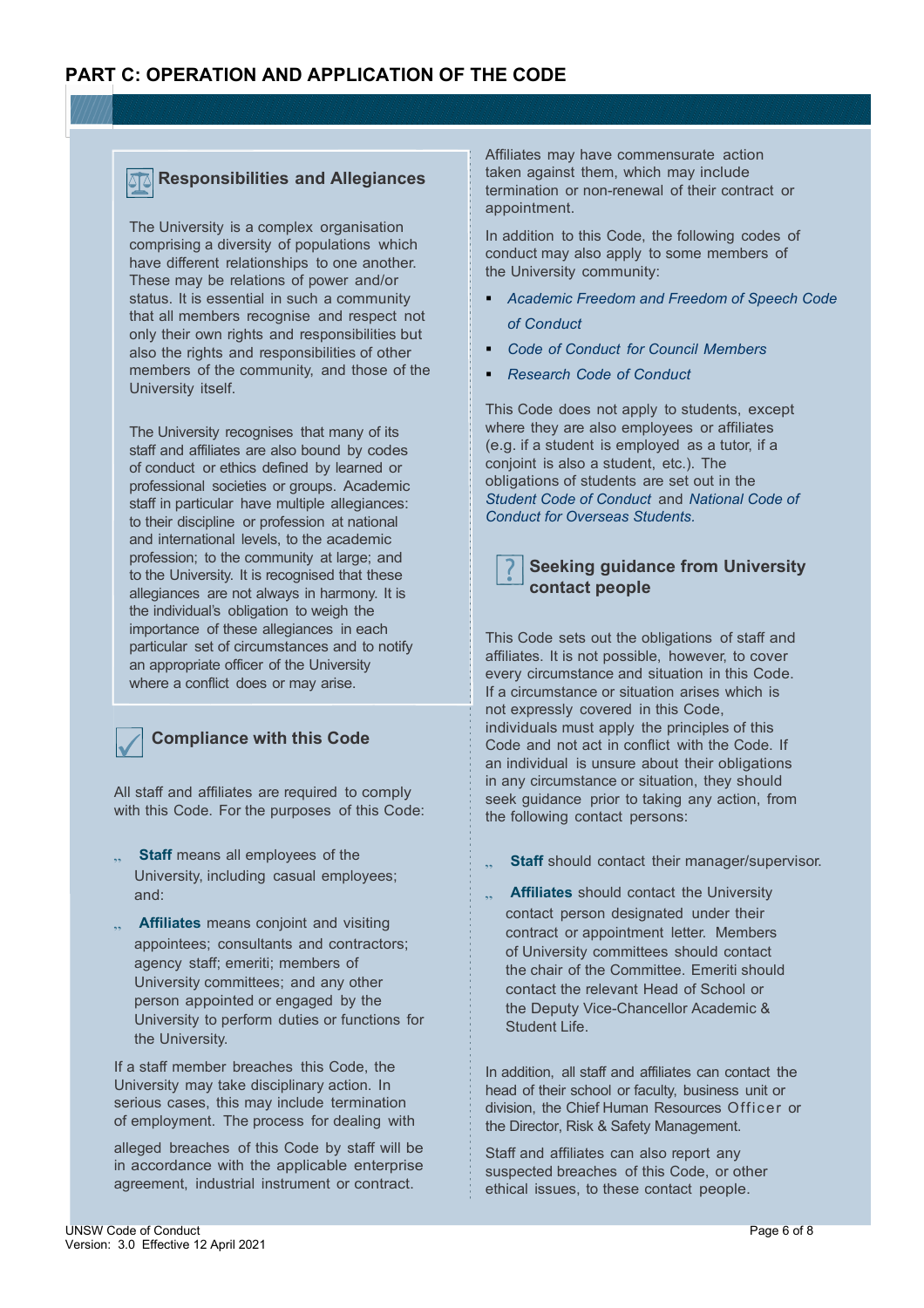

# Code of Conduct

| <b>Version</b>                | <b>Approved by</b>            |                                                                                                                                                                                                                                                                                                                                    |                                                                                                                                                                                                                                                                                                                                                                                                                                                                                                                                                                                                                                                                                                                                                                                                                 | <b>Effective date</b> | <b>Next review</b> |  |  |  |
|-------------------------------|-------------------------------|------------------------------------------------------------------------------------------------------------------------------------------------------------------------------------------------------------------------------------------------------------------------------------------------------------------------------------|-----------------------------------------------------------------------------------------------------------------------------------------------------------------------------------------------------------------------------------------------------------------------------------------------------------------------------------------------------------------------------------------------------------------------------------------------------------------------------------------------------------------------------------------------------------------------------------------------------------------------------------------------------------------------------------------------------------------------------------------------------------------------------------------------------------------|-----------------------|--------------------|--|--|--|
| 3.0                           | Council                       |                                                                                                                                                                                                                                                                                                                                    | 12 April 2021                                                                                                                                                                                                                                                                                                                                                                                                                                                                                                                                                                                                                                                                                                                                                                                                   | 12 April 2021         | April 2024         |  |  |  |
| <b>Accountabilities</b>       |                               |                                                                                                                                                                                                                                                                                                                                    |                                                                                                                                                                                                                                                                                                                                                                                                                                                                                                                                                                                                                                                                                                                                                                                                                 |                       |                    |  |  |  |
| <b>Responsible Officer</b>    |                               | President and Vice-Chancellor                                                                                                                                                                                                                                                                                                      |                                                                                                                                                                                                                                                                                                                                                                                                                                                                                                                                                                                                                                                                                                                                                                                                                 |                       |                    |  |  |  |
| <b>Contact Officer</b>        |                               | Chief Human Resources Officer                                                                                                                                                                                                                                                                                                      |                                                                                                                                                                                                                                                                                                                                                                                                                                                                                                                                                                                                                                                                                                                                                                                                                 |                       |                    |  |  |  |
|                               | <b>Supporting Information</b> |                                                                                                                                                                                                                                                                                                                                    |                                                                                                                                                                                                                                                                                                                                                                                                                                                                                                                                                                                                                                                                                                                                                                                                                 |                       |                    |  |  |  |
| <b>Legislative Compliance</b> |                               | This Policy supports the University's compliance with the following legislation:<br>University of New South Wales Act 1989 (NSW)                                                                                                                                                                                                   |                                                                                                                                                                                                                                                                                                                                                                                                                                                                                                                                                                                                                                                                                                                                                                                                                 |                       |                    |  |  |  |
| <b>Supporting Documents</b>   |                               | Nil                                                                                                                                                                                                                                                                                                                                |                                                                                                                                                                                                                                                                                                                                                                                                                                                                                                                                                                                                                                                                                                                                                                                                                 |                       |                    |  |  |  |
| <b>Related Documents</b>      |                               | $\bullet$<br>$\bullet$<br>$\bullet$<br>$\bullet$<br>$\bullet$<br>$\bullet$<br>$\bullet$<br>$\bullet$<br>$\bullet$<br>$\bullet$<br>$\bullet$<br>$\bullet$<br>$\bullet$<br>$\bullet$<br><b>Privacy Policy</b><br>$\bullet$<br>٠<br>$\bullet$<br>٠<br>$\bullet$<br>UNSW 2025+ Strategy<br>$\bullet$<br>Workplace Bullying Policy<br>٠ | Academic Freedom and Freedom of Speech Code of Conduct<br>Acceptable Use of UNSW Information and Communication Technology Resources<br><b>Business Expenses Policy</b><br><b>Business Expenses Procedure</b><br>Code of Conduct for Council Members<br>Conflict of Interest Disclosure and Management Policy<br>Conflict of Interest Disclosure and Management Procedure<br>Drug and Alcohol Guidelines<br>Equity, Diversity and Inclusion Policy<br>Gifts and Benefits Policy<br><b>Gifts and Benefits Procedure</b><br>Health and Safety Policy and Procedures<br>Intellectual Property Policy<br>Paid Outside Work by Academic Staff Policy<br>Recordkeeping Policy<br><b>Report Wrongdoing Policy</b><br><b>Report Wrongdoing Procedure</b><br>Research Code of Conduct<br><b>Staff Complaint Procedure</b> |                       |                    |  |  |  |
|                               | <b>Superseded Documents</b>   | Code of Conduct, v2.2                                                                                                                                                                                                                                                                                                              |                                                                                                                                                                                                                                                                                                                                                                                                                                                                                                                                                                                                                                                                                                                                                                                                                 |                       |                    |  |  |  |
| <b>File Number</b>            |                               | 2021/007190                                                                                                                                                                                                                                                                                                                        |                                                                                                                                                                                                                                                                                                                                                                                                                                                                                                                                                                                                                                                                                                                                                                                                                 |                       |                    |  |  |  |